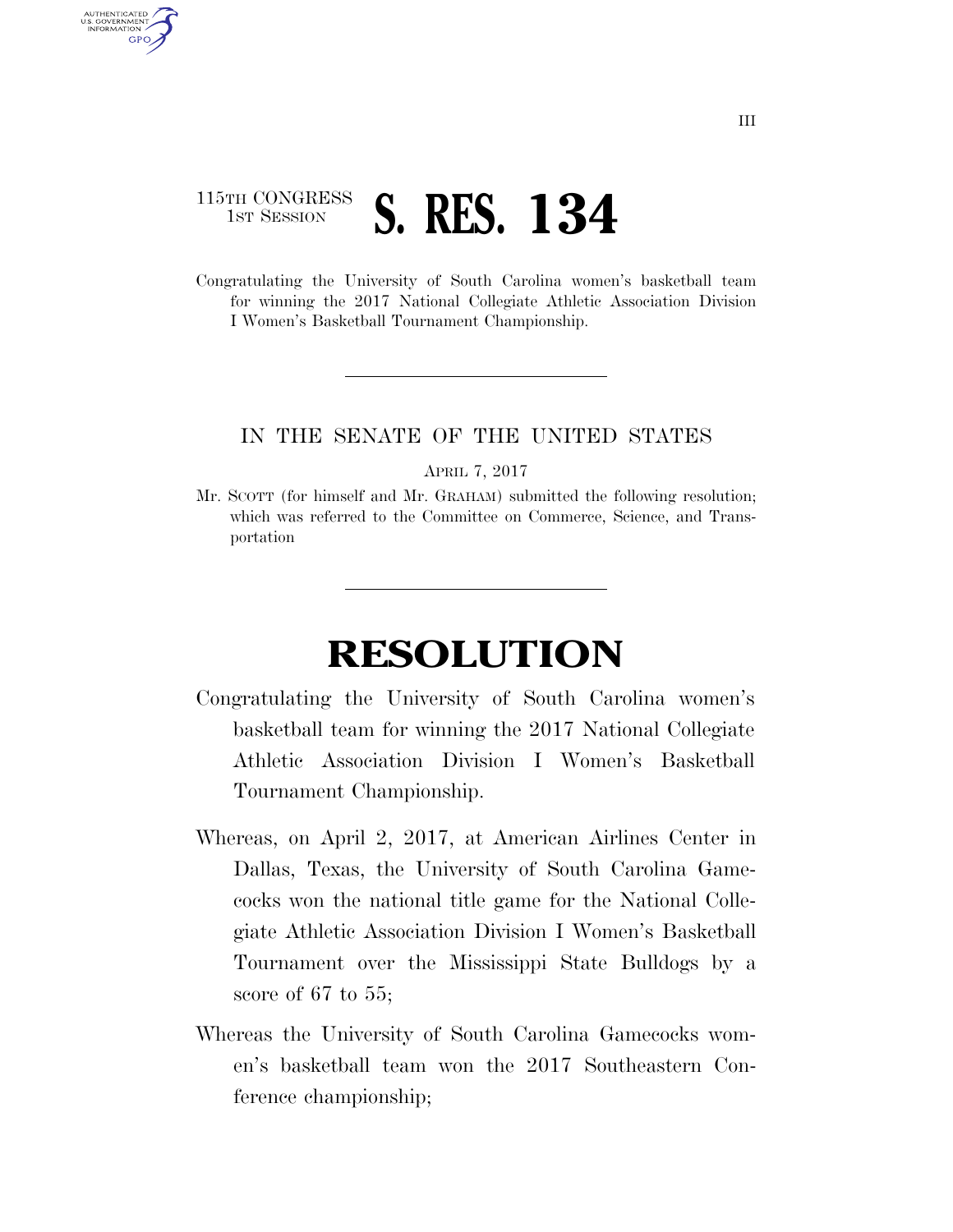- Whereas the University of South Carolina Gamecocks women's basketball team head coach Dawn Staley, a 3-time Olympian who was elected to carry the United States flag at the opening ceremony of the 2004 Summer Olympics, was elected to the Naismith Memorial Basketball Hall of Fame in 2013, and is the new head coach of the United States women's national basketball team, joins Carolyn Peck as the only 2 African-American female head coaches to lead a National Collegiate Athletic Association Division I basketball team to a national title;
- Whereas this is the first National Collegiate Athletic Association Division I Women's Basketball Tournament Championship for the University of South Carolina Gamecocks women's basketball team, who finished the season with 34 wins and 4 losses;
- Whereas A'ja Wilson, who is from Columbia, South Carolina, and an alumnae of Heathwood Hall Episcopal School, was named Southeastern Conference player of the year and the National Collegiate Athletic Association Division I Women's Basketball Tournament Championship most valuable player;
- Whereas the University of South Carolina has been a leader on the Southeastern Conference Academic Honor Roll for the last 10 years;
- Whereas, each year, University of South Carolina studentathletes support approximately 100 events and organizations for a total of more than 5,000 hours of service;
- Whereas A'ja Wilson received First Team All-America recognition from the Women's Basketball Coaches Association and senior center Alaina Coates earned an All-America honorable mention;